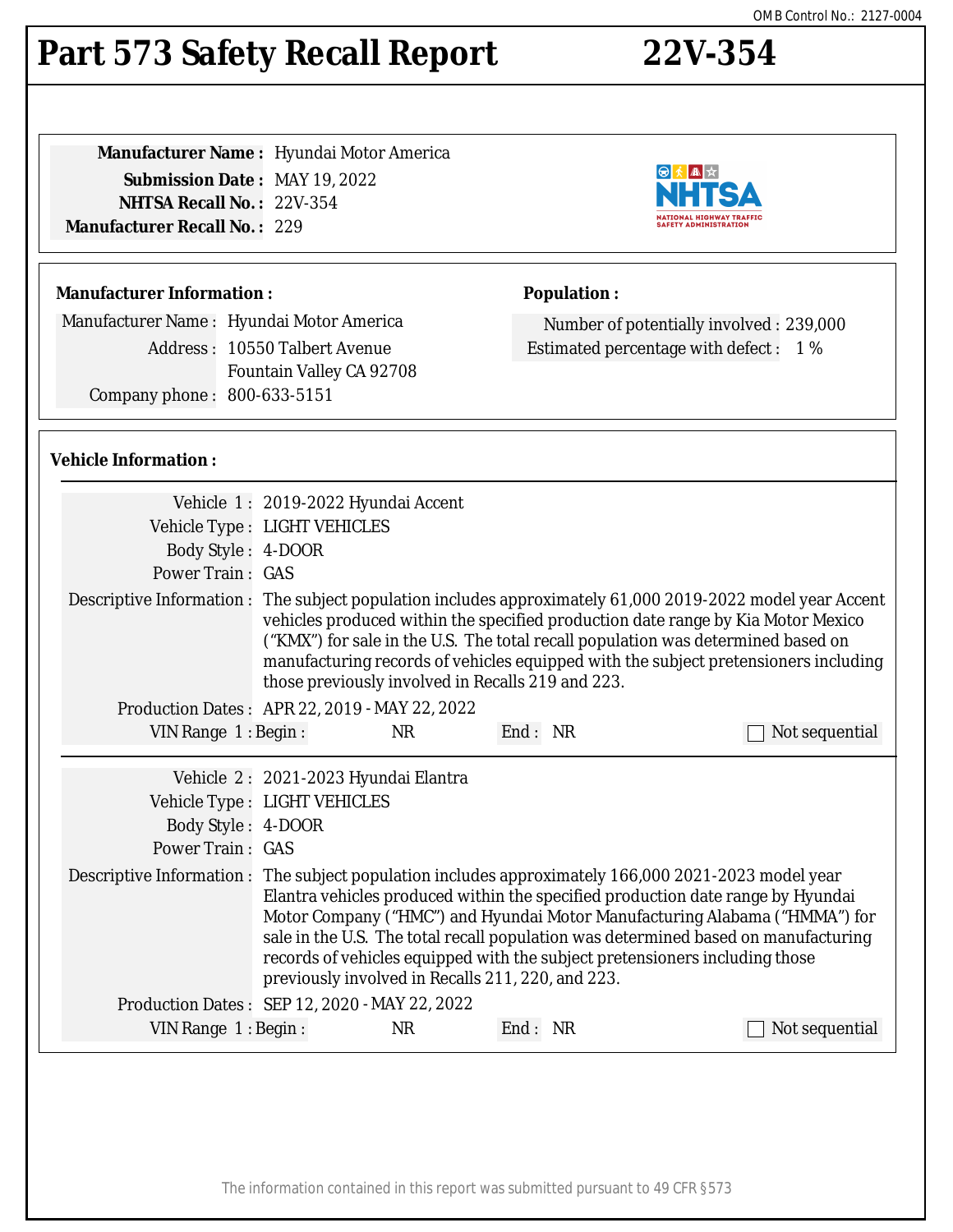# Part 573 Safety Recall Report 22V-354 Page 2

| Vehicle Type : LIGHT VEHICLES<br>Body Style: 4-DOOR<br><b>Power Train: HYBRID ELECTRIC</b><br>Descriptive Information : The subject population includes approximately 12,000 2021-2022 model year Elantra | Vehicle 3: 2021-2022 Hyundai Elantra HEV<br>Production Dates: DEC 15, 2020 - MAY 09, 2022 | Company ("HMC") for sale in the U.S. The total recall population was determined<br>including those previously involved in Recalls 211 and 220.                                            | HEV vehicles produced within the specified production date range by Hyundai Motor<br>based on manufacturing records of vehicles equipped with the subject pretensioners |
|-----------------------------------------------------------------------------------------------------------------------------------------------------------------------------------------------------------|-------------------------------------------------------------------------------------------|-------------------------------------------------------------------------------------------------------------------------------------------------------------------------------------------|-------------------------------------------------------------------------------------------------------------------------------------------------------------------------|
| VIN Range 1: Begin:                                                                                                                                                                                       | <b>NR</b>                                                                                 | End: NR                                                                                                                                                                                   | Not sequential                                                                                                                                                          |
| <b>Description of Defect:</b>                                                                                                                                                                             | cause has not yet been determined.                                                        | Description of the Defect: The subject vehicles are equipped with driver/passenger pyrotechnic-type seat<br>belt pretensioners that may deploy abnormally during a crash. A specific root |                                                                                                                                                                         |
| FMVSS 1: NR                                                                                                                                                                                               |                                                                                           |                                                                                                                                                                                           |                                                                                                                                                                         |
| <b>FMVSS 2: NR</b>                                                                                                                                                                                        |                                                                                           |                                                                                                                                                                                           |                                                                                                                                                                         |
| Description of the Safety Risk: An abnormal pyrotechnic pretensioner deployment could cause metal<br>Description of the Cause : Hyundai is actively investigating root cause.                             | injury to vehicle occupants.                                                              | fragments to enter the vehicle occupant compartment, which may result in                                                                                                                  |                                                                                                                                                                         |
| <b>Identification of Any Warning NR</b><br>that can Occur:                                                                                                                                                |                                                                                           |                                                                                                                                                                                           |                                                                                                                                                                         |
| <b>Involved Components:</b>                                                                                                                                                                               |                                                                                           |                                                                                                                                                                                           |                                                                                                                                                                         |
|                                                                                                                                                                                                           | Component Name 1: S/BELT ASSY-FR P/TENSR 3PT LH/RH                                        |                                                                                                                                                                                           |                                                                                                                                                                         |
| Component Description : Seat belt assembly w/pretensioner for driver's and passenger's side                                                                                                               |                                                                                           |                                                                                                                                                                                           |                                                                                                                                                                         |
| Component Part Number: 88810-J0600, 88820-J0600                                                                                                                                                           |                                                                                           |                                                                                                                                                                                           |                                                                                                                                                                         |
|                                                                                                                                                                                                           | Component Name 2: S/BELT ASSY-FR P/TENSR 3PT LH/RH                                        |                                                                                                                                                                                           |                                                                                                                                                                         |
| Component Description : Seat belt assembly w/pretensioner for driver's and passenger's side                                                                                                               |                                                                                           |                                                                                                                                                                                           |                                                                                                                                                                         |
| Component Part Number: 88810-AA500, 88820-AA500                                                                                                                                                           |                                                                                           |                                                                                                                                                                                           |                                                                                                                                                                         |
|                                                                                                                                                                                                           |                                                                                           |                                                                                                                                                                                           |                                                                                                                                                                         |
|                                                                                                                                                                                                           |                                                                                           |                                                                                                                                                                                           |                                                                                                                                                                         |

The information contained in this report was submitted pursuant to 49 CFR §573